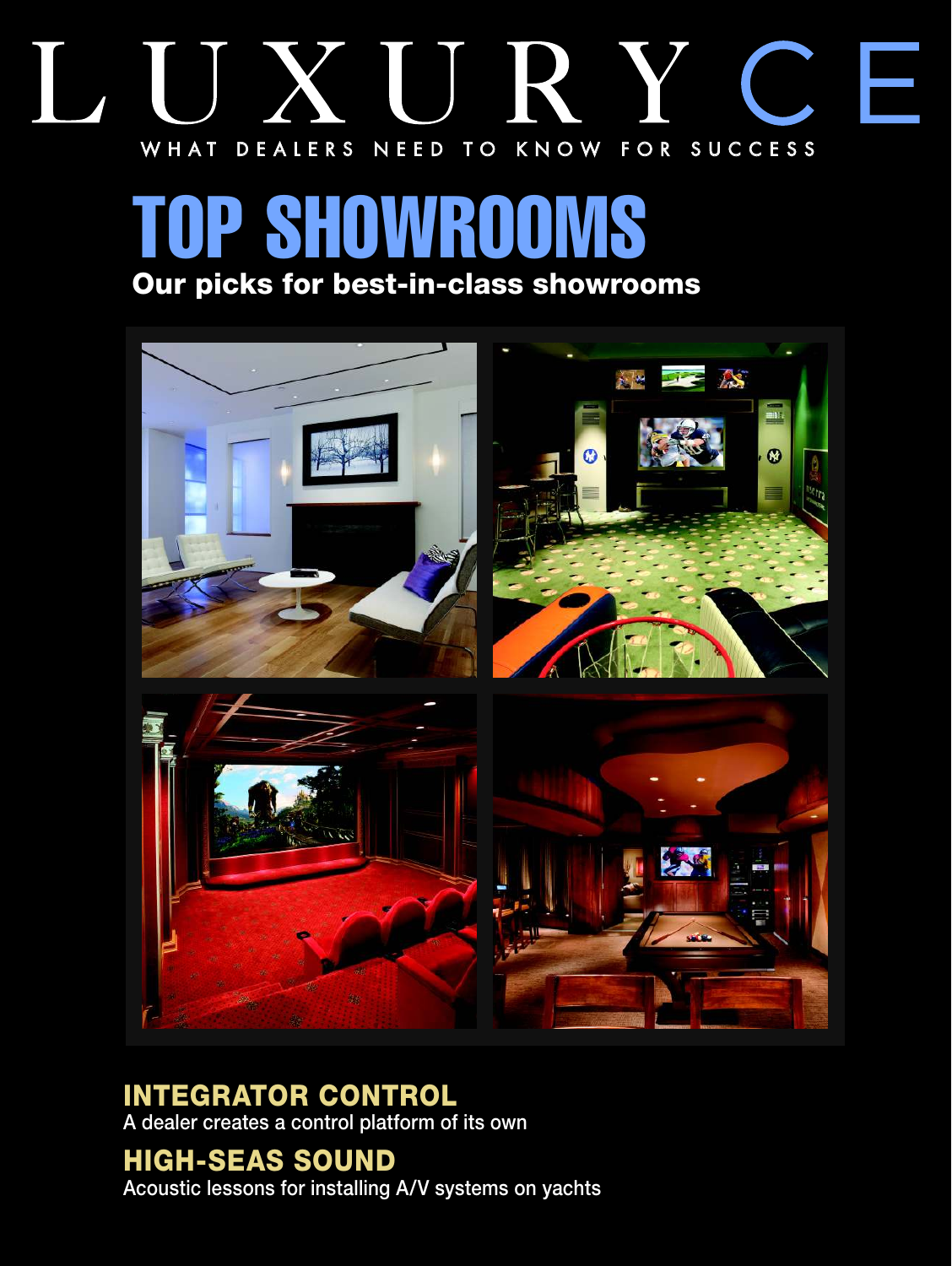TECH CENTER

## Acoustics for Yachts

How to create an acoustic "slice of paradise" on the high seas

by Bonnie Schnitta, Anthony Cannella, Trish Kern and Greg Greenwald

Noise is a subjective experience: It has distinctive effects on individuals based on their sensitivities to sound. The physiological effects of noise vary from person to person. For example, a hearing-impaired person may be susceptible to further harm when exposed to excessive noise levels. Recently, a SoundSense client with a hearing problem asked if the noise from his yacht could potentially harm his hearing. After a quick reading with a spectrum analyzer and an interview, we realized that the noise levels were, indeed, hazardous to his existing condition.

As we discussed potential solutions, the client revealed that he owned multiple yachts. On this particular vessel, though, the noise also seemed to affect his wife as well, causing her to become slightly seasick. "Noise" is defined as unwanted sound. Interestingly enough, its etymological origin is the Latin word for "nausea." This semantic correlation is imperative in yacht design, as certain untreated structures can result in vibrations, which can cause seasickness. The noise level and type of sound also can cause secondary health concerns that affect one's overall wellbeing. Understanding some of the easy fixes to many of these problems can provide a better yachting experience.

As with any application, there must be a focus on acoustic separation or isolation to prevent intrusive noises from entering the yacht. This also reduces the amount of sound emanating from room-to-room and from floor-to-floor. At a minimum, the noise levels should be brought to below 70 dB(A) from the engine room. Living areas should have much lower noise levels, particularly for sleeping areas.

Once acoustic separation is sufficiently addressed, relative to the client's acoustic needs, each room must be reviewed for acoustic decay time and wave-interaction patterns. Correcting the acoustic environ-



ment will provide the perfect aural setting for each space, depending on its intended use. The right acoustic treatment will prevent unwanted sounds from becoming amplified; will make a small room feel larger; will project cleaner tones from an audio system; will allow for appropriate speaker placement (not where theory mandates); and will make the surround-sound system "surround" the listener in the truest sense.

Most noise and vibration sources originate externally and internally and include:

• Hydrodynamics of the hull and its appendages: rudders, stabilizer fins, hull surface and interruptions;

• Propeller hydrodynamics, including prop wash and cavitation;

• Flow-induced noise and vibrations, or

vortex shedding from the mast or keel;

• Main engine(s) and transmission(s);

• Heating, ventilation and air-conditioning motors, fans and ductwork;

• Hydraulic system pumps, motors, valves, piping and other components;

• Propulsion system components, including main driveshaft and bearings;

• Other systems and machinery: generators, deck equipment, filtration systems.

While acoustic treatment should begin at the shipyard while the yacht is being built, many solutions can be applied after delivery. An important consideration is to ensure that noise-control solution do not affect yacht speed or fuel efficiency.

### Acoustic Separation or Isolation

The acoustic isolation or separation needed between areas that require a level of quietude—such as a spa, music room, stateroom or salon, or between the home theater and adjoining rooms—are critical for the enjoyment of the yachting experience. While extraneous noise in a house or an apartment may be disruptive, noise from an adjacent room—such as footfall noise—can ruin a movie or a music-listening session.

On a yacht, intrusive engine-room noise frequently disturbs the listening and viewing experience. In fact, engine-room noise can corrupt the quality of the audio system.

**Luxury CE Magazine** 

55

**College** 

luxuryce.com Dec/Jan 2010

Luxury CE Magazine luxuryce.com Dec/Jan 2010